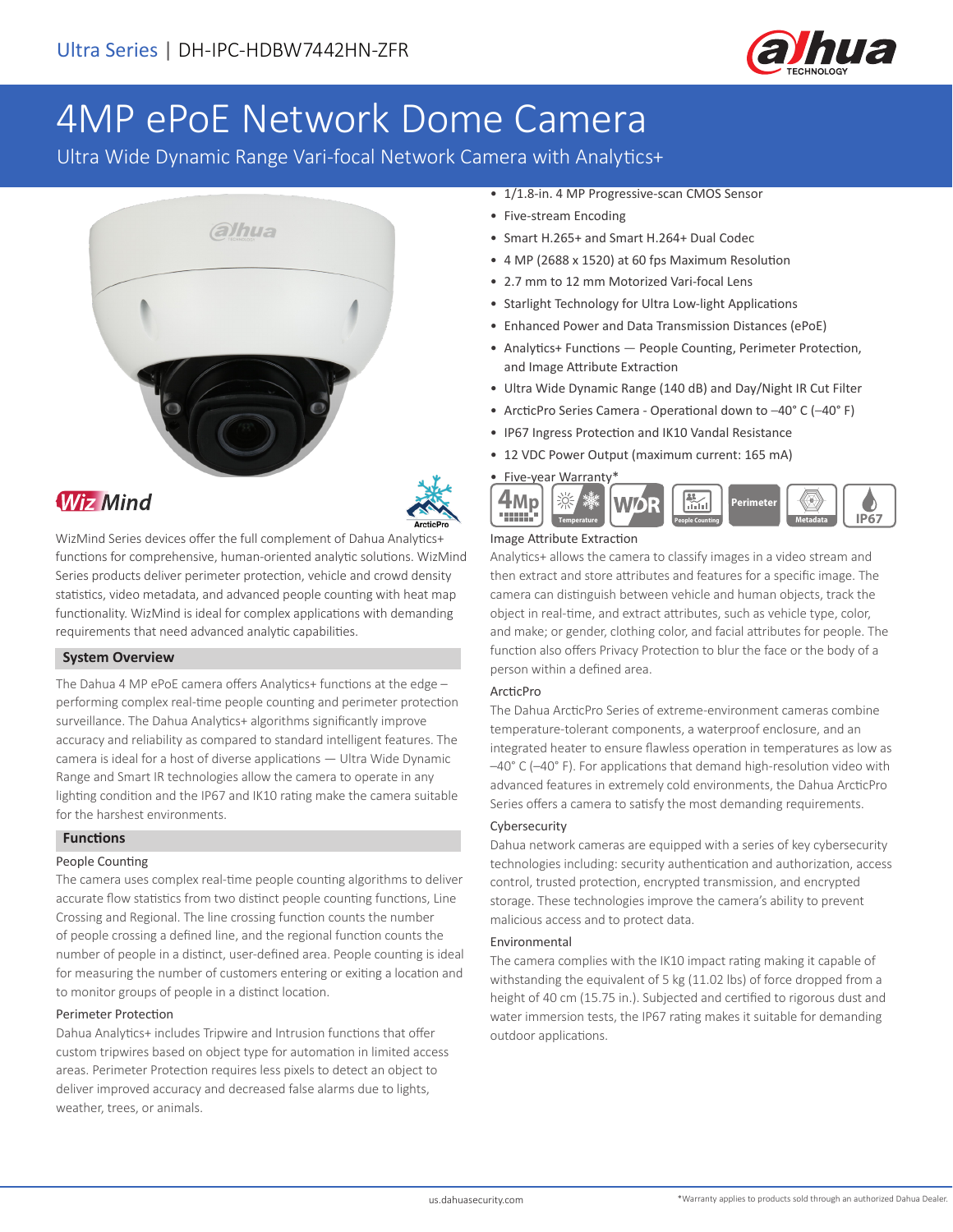# **Technical Specification**

| Camera                        |                                 |                                                                                                                                                                |                                             |                                 |                                |  |  |
|-------------------------------|---------------------------------|----------------------------------------------------------------------------------------------------------------------------------------------------------------|---------------------------------------------|---------------------------------|--------------------------------|--|--|
| Image Sensor                  |                                 | 1/1.8-in. 4 MP CMOS                                                                                                                                            |                                             |                                 |                                |  |  |
| <b>Effective Pixels</b>       |                                 | 2688(H) x 1520(V)                                                                                                                                              |                                             |                                 |                                |  |  |
| RAM/ROM                       |                                 | 2 GB / 16 GB                                                                                                                                                   |                                             |                                 |                                |  |  |
| <b>Scanning System</b>        |                                 | Progressive                                                                                                                                                    |                                             |                                 |                                |  |  |
|                               | <b>Electronic Shutter Speed</b> |                                                                                                                                                                | Auto, Manual, 1/3 s to 1/100,000 s          |                                 |                                |  |  |
| Minimum Illumination          |                                 | Color: 0.001 lux at F1.2 (1/3 s, 30 IRE)<br>0 lux at F1.2 (with IR on)                                                                                         |                                             |                                 |                                |  |  |
| <b>IR Distance</b>            |                                 |                                                                                                                                                                | Distance up to 40.0 m (131.23 ft)           |                                 |                                |  |  |
| IR On/Off Control             |                                 | Auto, Manual                                                                                                                                                   |                                             |                                 |                                |  |  |
| <b>IR LEDS</b>                |                                 | Three $(3)$                                                                                                                                                    |                                             |                                 |                                |  |  |
| Lens                          |                                 |                                                                                                                                                                |                                             |                                 |                                |  |  |
| Lens Type                     |                                 | Electric Zoom                                                                                                                                                  |                                             |                                 |                                |  |  |
| Mount Type                    |                                 | Module Interface                                                                                                                                               |                                             |                                 |                                |  |  |
| Focal Length                  |                                 | 2.7 mm to 12 mm                                                                                                                                                |                                             |                                 |                                |  |  |
| Max. Aperture                 |                                 | F1.2                                                                                                                                                           |                                             |                                 |                                |  |  |
| Angle of View                 |                                 | Horizontal: 111° to 47°<br>Vertical: 59° to 26°<br>Diagonal: 135° to 51°                                                                                       |                                             |                                 |                                |  |  |
| Optical Zoom                  |                                 | 4x                                                                                                                                                             |                                             |                                 |                                |  |  |
| Aperture Control              |                                 | Auto                                                                                                                                                           |                                             |                                 |                                |  |  |
| <b>Close Focus Distance</b>   |                                 | Wide: 1.0 m (3.29 ft)<br>Tele: 2.50 m (8.20 ft)                                                                                                                |                                             |                                 |                                |  |  |
|                               | Lens                            | Detect<br>$(8$ ppf $)$                                                                                                                                         | Observe<br>$(19$ ppf $)$                    | Recognize<br>$(38$ ppf $)$      | Identify<br>(76 ppf)           |  |  |
| DORI<br>Distance <sup>1</sup> | Wide                            | 60.10 m<br>$(187.18 \text{ ft})$                                                                                                                               | 24.0 m<br>$(78.74 \text{ ft})$              | 12.0 <sub>m</sub><br>(39.37 ft) | 6.0 <sub>m</sub><br>(19.69 ft) |  |  |
|                               | Telephoto                       | 128.60 m<br>(421.92 ft)                                                                                                                                        | 51.40 m<br>$(168.64 \text{ ft})$            | 25.70 m<br>$(84.32 \text{ ft})$ | 12.80 m<br>(41.99 ft)          |  |  |
| Installation Angle            |                                 |                                                                                                                                                                |                                             |                                 |                                |  |  |
| Range                         |                                 | Pan: 0° to 355°; Tilt: 0° to 80°; Rotation: 0° to 355°                                                                                                         |                                             |                                 |                                |  |  |
| Video                         |                                 |                                                                                                                                                                |                                             |                                 |                                |  |  |
| Compression                   |                                 | Smart H.265+, H.265, Smart H.264+, H.264, H.264B, H.264H,<br>MJPEG (sub stream only)                                                                           |                                             |                                 |                                |  |  |
| <b>Streaming Capability</b>   |                                 | Five (5) Streams                                                                                                                                               |                                             |                                 |                                |  |  |
| Resolution                    |                                 | 4 MP (2688 x 1520), 3 MP (2304 x 1296),<br>1080p (1920 x 1080), 1.3 MP (1280 x 960),<br>720p (1280 x 720), D1 (704 x 480), VGA (640 x 480),<br>CIF (352 x 240) |                                             |                                 |                                |  |  |
|                               |                                 | Main Stream: 4 MP (2688 x 1520) at 60 fps                                                                                                                      |                                             |                                 |                                |  |  |
|                               |                                 | Sub Stream 1: 704 x 576 at 30 fps                                                                                                                              |                                             |                                 |                                |  |  |
| <b>Frame Rate</b>             |                                 |                                                                                                                                                                | Sub Stream 2: 1080p (1920 x 1080) at 30 fps |                                 |                                |  |  |
|                               |                                 | Sub Stream 3: 1080p (1920 x 1080) at 30 fps                                                                                                                    |                                             |                                 |                                |  |  |
|                               |                                 | Sub Stream 4: 704 x 576 at 30 fps                                                                                                                              |                                             |                                 |                                |  |  |
| <b>Bit Rate Control</b>       |                                 | CBR/VBR                                                                                                                                                        |                                             |                                 |                                |  |  |
| <b>Bit Rate</b>               |                                 | H.264: 32 Kbps to 10240 Kbps<br>H.265: 12 Kbps to 10240 Kbps                                                                                                   |                                             |                                 |                                |  |  |
| Day/Night                     |                                 | Auto (ICR), Color, B/W                                                                                                                                         |                                             |                                 |                                |  |  |
|                               | <b>BLC Mode</b>                 |                                                                                                                                                                | BLC, HLC, Ultra WDR (140 dB), SSA           |                                 |                                |  |  |

| <b>White Balance</b>                   |        | Auto, Natural, Street Lamp, Outdoor, Manual,<br>Regional Custom                                                                                                                                                                                                       |  |
|----------------------------------------|--------|-----------------------------------------------------------------------------------------------------------------------------------------------------------------------------------------------------------------------------------------------------------------------|--|
| Gain Control                           |        | Auto, Manual                                                                                                                                                                                                                                                          |  |
| Noise Reduction                        |        | 3D DNR                                                                                                                                                                                                                                                                |  |
| <b>Motion Detection</b>                |        | Off, On (4 Zones, Rectangular)                                                                                                                                                                                                                                        |  |
| Region of Interest                     |        | Off, On (4 Zones)                                                                                                                                                                                                                                                     |  |
| <b>Advanced Features</b>               |        | Electronic Image Stabilization (EIS), Smart IR, Defog                                                                                                                                                                                                                 |  |
| Flip                                   |        | 0°, 90°, 180°, 270° (supports 90° and 270° with<br>1080p resolution or lower)                                                                                                                                                                                         |  |
| Mirror                                 |        | Off, On                                                                                                                                                                                                                                                               |  |
| <b>Privacy Masking</b>                 |        | Off, On (4 Areas, Rectangular)                                                                                                                                                                                                                                        |  |
| Audio                                  |        |                                                                                                                                                                                                                                                                       |  |
| Compression                            |        | G.711a, G.711Mu, G.726                                                                                                                                                                                                                                                |  |
| Network                                |        |                                                                                                                                                                                                                                                                       |  |
| Ethernet                               |        | RJ-45 (100/1000 Base-T)                                                                                                                                                                                                                                               |  |
| Protocol                               |        | HTTP, HTTPS, TCP, ARP, RTSP, RTP, UDP, SMTP,<br>FTP, DHCP, DNS, DDNS, PPPOE, IPv4/v6, QoS,<br>UPnP, NTP, ICMP, IGMP, 802.1x                                                                                                                                           |  |
| Interoperability                       |        | ONVIF Profile S and G, CGI, P2P, RTMP                                                                                                                                                                                                                                 |  |
| Auto Register                          |        | Support                                                                                                                                                                                                                                                               |  |
| <b>Maximum User Access</b>             |        | 20 Users                                                                                                                                                                                                                                                              |  |
| Edge Storage                           |        | Network Attached Storage (NAS)<br>FTP, SFTP<br>Micro SD Slot, maximum 256 GB                                                                                                                                                                                          |  |
| Web Viewer                             |        | IE (Version 9 and higher), Chrome (Version 42 and<br>higher), Firefox (Version 48.0.2 or higher)                                                                                                                                                                      |  |
| Management Software                    |        | SmartPSS, DSS Pro, IVSS                                                                                                                                                                                                                                               |  |
| <b>Mobile Operating System</b>         |        | IOS, Android                                                                                                                                                                                                                                                          |  |
| Cybersecurity                          |        | Video Encryption, Firmware Encryption,<br>Configuration Encryption, Digest, WSSE, Account<br>Lockout, Security Logs, IP/MAC Filtering, Generating<br>and Importing X.509 Certification, Syslog, HTTPS,<br>802.1x, Trusted Boot, Trusted Execution, Trusted<br>Upgrade |  |
| Certifications                         |        |                                                                                                                                                                                                                                                                       |  |
| Safety                                 |        | UL60950-1, EN60950-1<br>CAN/CSA C22.2 No.60950-1-07                                                                                                                                                                                                                   |  |
| Electromagnetic Compatibility<br>(EMC) |        | FCC CFR 47 Part 15 Subpart B<br>Electromagnetic Compatibility Directive 2014/30/EU                                                                                                                                                                                    |  |
| Interface                              |        |                                                                                                                                                                                                                                                                       |  |
| Video                                  |        | One (1) Channel CVBS, BNC (for adjustment only)                                                                                                                                                                                                                       |  |
| Audio                                  |        | Input: One (1) Channel<br>Output: One (1) Channel                                                                                                                                                                                                                     |  |
| Alarm                                  |        | Input: Three (3) Channels (5 mA, 5 VDC)<br>Output: Two (2) Channels<br>1000 mA, 30 VDC<br>500 mA, 50 VAC                                                                                                                                                              |  |
| <b>RS485</b>                           |        | One (1) Port (Bit rate: 1200 bps to 115200 bps)                                                                                                                                                                                                                       |  |
| Electrical                             |        |                                                                                                                                                                                                                                                                       |  |
| Power Supply                           |        | 12 VDC, 24 VAC, or PoE (IEEE 802.3af, Class 0)                                                                                                                                                                                                                        |  |
|                                        | 12 VDC | Standard: 5.4 W<br>with IR and ICR ON: 16.7 W                                                                                                                                                                                                                         |  |
| Power<br>Consumption                   | 24 VAC | Standard: 5.0 W<br>with IR and ICR ON: 15.7 W                                                                                                                                                                                                                         |  |
|                                        | PoE    | Standard: 4.9 W<br>with IR and ICR ON: 15.6 W                                                                                                                                                                                                                         |  |
| Power Output                           |        | 12 VDC, 165 mA Maximum Current                                                                                                                                                                                                                                        |  |

1. The DORI distance is a measure of the general proximity for a specific classification to help pinpoint the<br>right camera for your needs. The DORI distance is calculated based on sensor specifications and lab test<br>results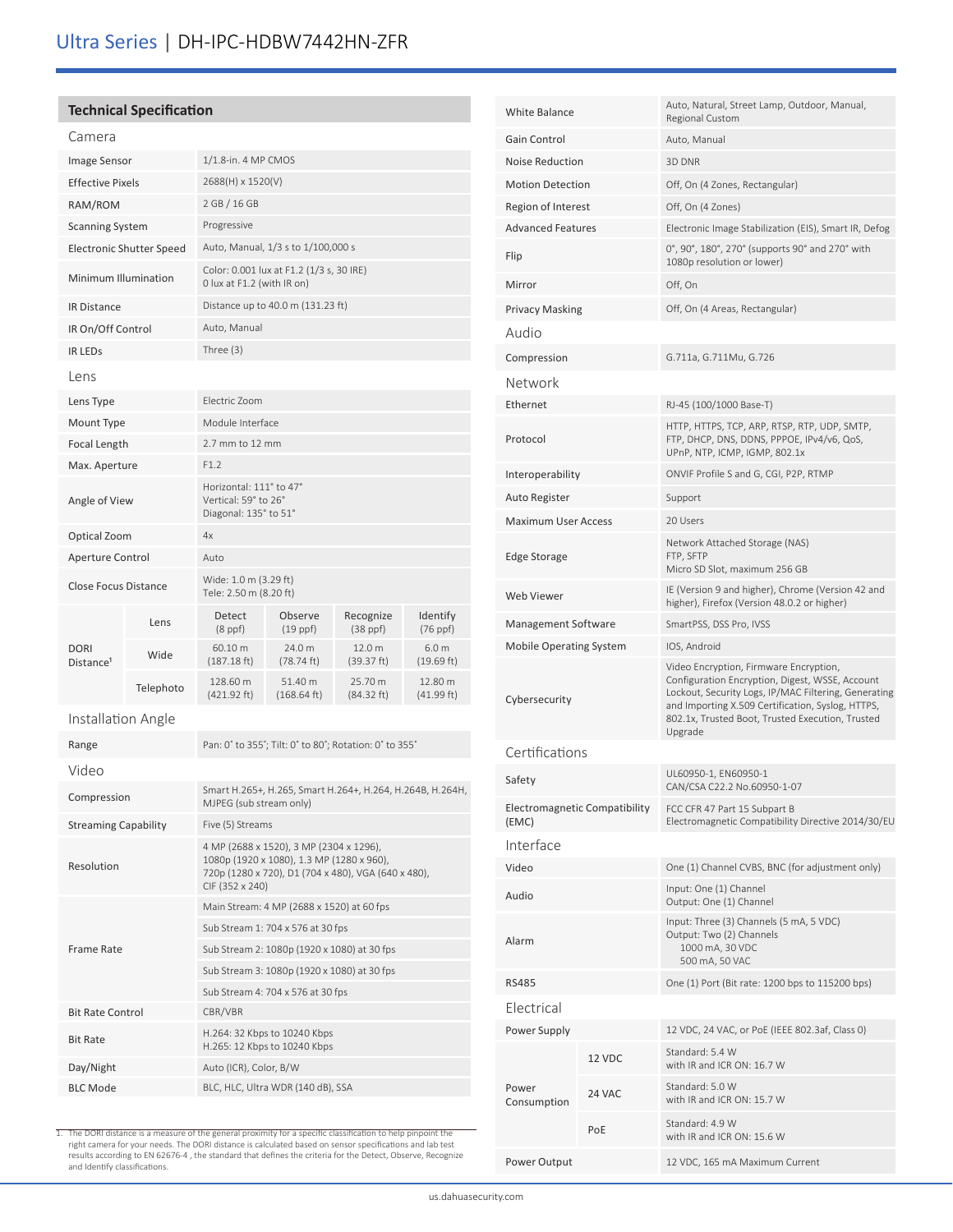#### Environmental

| <b>Operating Temperature</b> |         | $-40^{\circ}$ C to +60° C (-40° F to +140° F), $\leq$ 95% RH                                                                                                                                                                                                                                                                                                                        |  |
|------------------------------|---------|-------------------------------------------------------------------------------------------------------------------------------------------------------------------------------------------------------------------------------------------------------------------------------------------------------------------------------------------------------------------------------------|--|
| <b>Storage Temperature</b>   |         | $-40^{\circ}$ C to +60° C (-40° F to +140° F), $\leq$ 95% RH                                                                                                                                                                                                                                                                                                                        |  |
| <b>Ingress Protection</b>    |         | <b>IP67</b>                                                                                                                                                                                                                                                                                                                                                                         |  |
| Vandal Resistance            |         | IK10                                                                                                                                                                                                                                                                                                                                                                                |  |
| Construction                 |         |                                                                                                                                                                                                                                                                                                                                                                                     |  |
| Casing                       |         | Metal and Plastic                                                                                                                                                                                                                                                                                                                                                                   |  |
| Camera                       |         | ø157.90 mm x 129.10 mm<br>(ø6.22 in. x 5.08 in.)                                                                                                                                                                                                                                                                                                                                    |  |
| <b>Dimensions</b>            | Package | 212.0 mm x 212.0 mm x 200.0 mm<br>(8.35 in. x 8.35 in. x 7.87 in.)                                                                                                                                                                                                                                                                                                                  |  |
| <b>Gross Weight</b>          |         | 1.60 kg (3.53 lb)                                                                                                                                                                                                                                                                                                                                                                   |  |
| Analytics+ Functions         |         |                                                                                                                                                                                                                                                                                                                                                                                     |  |
| <b>People Counting</b>       |         | • Delivers accurate flow statistics from the following<br>methods:<br>Line Crossing: counts a person as they cross a<br>threshold in a defined direction.<br>Region: counts the number of people in a defined<br>area.<br>• Produces daily, monthly, and annual reports for both<br>methods.                                                                                        |  |
| <b>Perimeter Protection</b>  |         | • Detects human or vehicle violations using the following<br>methods:<br>Tripwire: a target crosses a defined line.<br>Intrusion: a target enters or exits a defined perimeter.                                                                                                                                                                                                     |  |
| Image Attribute Extraction   |         | · Distinguishes between motor vehicle, non-motor<br>vehicle, and human targets.<br>• Optimizes images and takes a snapshot of each target.<br>• Extracts attributes specific to a target:<br>Vehicles: make, color, type<br>Human: gender, face attributes, clothing colors<br>• Offers Privacy Protection that blurs the face or the<br>entire body of a person in a defined area. |  |

#### Intelligent Video System Functions

IVS triggers an alarm and takes a defined action for the following events:

| <b>Standard Features</b> | • Tampering with the camera.<br>• Error writing to an onboard Micro SD card.<br>• Error sending or receiving data over the network.<br>. Unauthorized access to the camera.<br>• IP Address Conflict |  |
|--------------------------|------------------------------------------------------------------------------------------------------------------------------------------------------------------------------------------------------|--|
| <b>Premium Features</b>  |                                                                                                                                                                                                      |  |
| <b>Missing Object</b>    | An object is missing from a designated area.                                                                                                                                                         |  |
| <b>Abandoned Object</b>  | An object is placed in a designated area where no object<br>should be.                                                                                                                               |  |
| Scene Change             | A person or object moves the camera to change the scene<br>or covers the camera to obscure the scene.                                                                                                |  |
| <b>Fast Moving</b>       | Target exceeds a set speed when exiting a defined area                                                                                                                                               |  |
| <b>Parking Detection</b> | Vehicle remains in a defined area without motion for a set<br>period of time.                                                                                                                        |  |
| <b>Crowd Gathering</b>   | Specified number of people remain inside a defined area<br>for a set time.                                                                                                                           |  |
| Loitering Detection      | Target is in motion inside a defined area longer than a<br>specified amount of time.                                                                                                                 |  |

#### **ePoE Transmission Distances**

Via CAT5E/CAT6 Ethernet Cable ePoE supply voltage 48 V Maximum DC resistance < 10 Ω/100 m

| Cable Length,<br>m(ft) | Bandwidth,<br>Mbps | PoE Load Capacity,<br>W | Hi-PoE Load Capacity,<br>W | Working<br>Mode |
|------------------------|--------------------|-------------------------|----------------------------|-----------------|
| 100 (328)              | 100                | 25.5                    | 53                         | IEEE/E100       |
| 200 (656)              | 100                | 25.5                    | 33                         | E100            |
| 300 (984)              | 100                | 19                      | 19                         | E100            |
| 400 (1312)             | 10                 | 17                      | 17                         | F <sub>10</sub> |
| 500 (1640)             | 10                 | 13                      | 13                         | E10             |
| 800 (2625)             | 10                 |                         |                            | F <sub>10</sub> |

#### Via CAT5E/CAT6 Ethernet Cable

ePoE supply voltage 53 V Maximum DC resistance < 10 Ω/100 m

| Cable Length,<br>m(ft) | Bandwidth,<br>Mbps | PoE Load Capacity,<br>W | Hi-PoE Load Capacity,<br>W | Working<br>Mode |
|------------------------|--------------------|-------------------------|----------------------------|-----------------|
| 100 (328)              | 100                | 25.5                    | 53                         | IEEE/E100       |
| 200 (656)              | 100                | 25.5                    | 47                         | E100            |
| 300 (984)              | 100                | 25.5                    | 32                         | E100            |
| 400 (1312)             | 10                 | 23                      | 26                         | F <sub>10</sub> |
| 500 (1640)             | 10                 | 20                      | 20                         | F <sub>10</sub> |
| 800 (2625)             | 10                 | 13                      | 13                         | F <sub>10</sub> |

#### Via RG-59 Coaxial Cable

ePoE supply voltage 48 V Maximum DC resistance < 5 Ω/100 m

| Cable Length,<br>m(ft) | Bandwidth,<br>Mbps | PoE Load Capacity,<br>W | Hi-PoE Load Capacity,<br>W | Working<br>Mode |
|------------------------|--------------------|-------------------------|----------------------------|-----------------|
| 100 (328)              | 100                | 25.5                    | 50                         | IEEE/E100       |
| 200 (656)              | 100                | 25.5                    | 30                         | E100            |
| 300 (984)              | 100                | 18                      | 18                         | E100            |
| 400 (1312)             | 100                | 15                      | 15                         | E100            |
| 500 (1640)             | 10                 | 12                      | 12                         | E10             |
| 800 (2625)             | 10                 | 6                       | 6                          | F <sub>10</sub> |
| 1000 (3281)            | 10                 | 5                       | 5                          | F <sub>10</sub> |

## Via RG-59 Coaxial Cable

ePoE supply voltage 53 V Maximum DC resistance < 5 Ω/100 m

| Cable Length,<br>m(ft) | Bandwidth,<br>Mbps | PoE Load Capacity,<br>W | Hi-PoE Load Capacity,<br>W | Working<br>Mode  |
|------------------------|--------------------|-------------------------|----------------------------|------------------|
| 100 (328)              | 100                | 25.5                    | 52                         | IEEE/E100        |
| 200 (656)              | 100                | 25.5                    | 48                         | F100             |
| 300 (984)              | 100                | 25.5                    | 30                         | F <sub>100</sub> |
| 400 (1312)             | 100                | 20                      | 23                         | F <sub>100</sub> |
| 500 (1640)             | 10                 | 16                      | 16                         | F <sub>10</sub>  |
| 800 (2625)             | 10                 | 10                      | 10                         | F <sub>10</sub>  |
| 1000 (3281)            | 10                 | 8                       | 8                          | F <sub>10</sub>  |